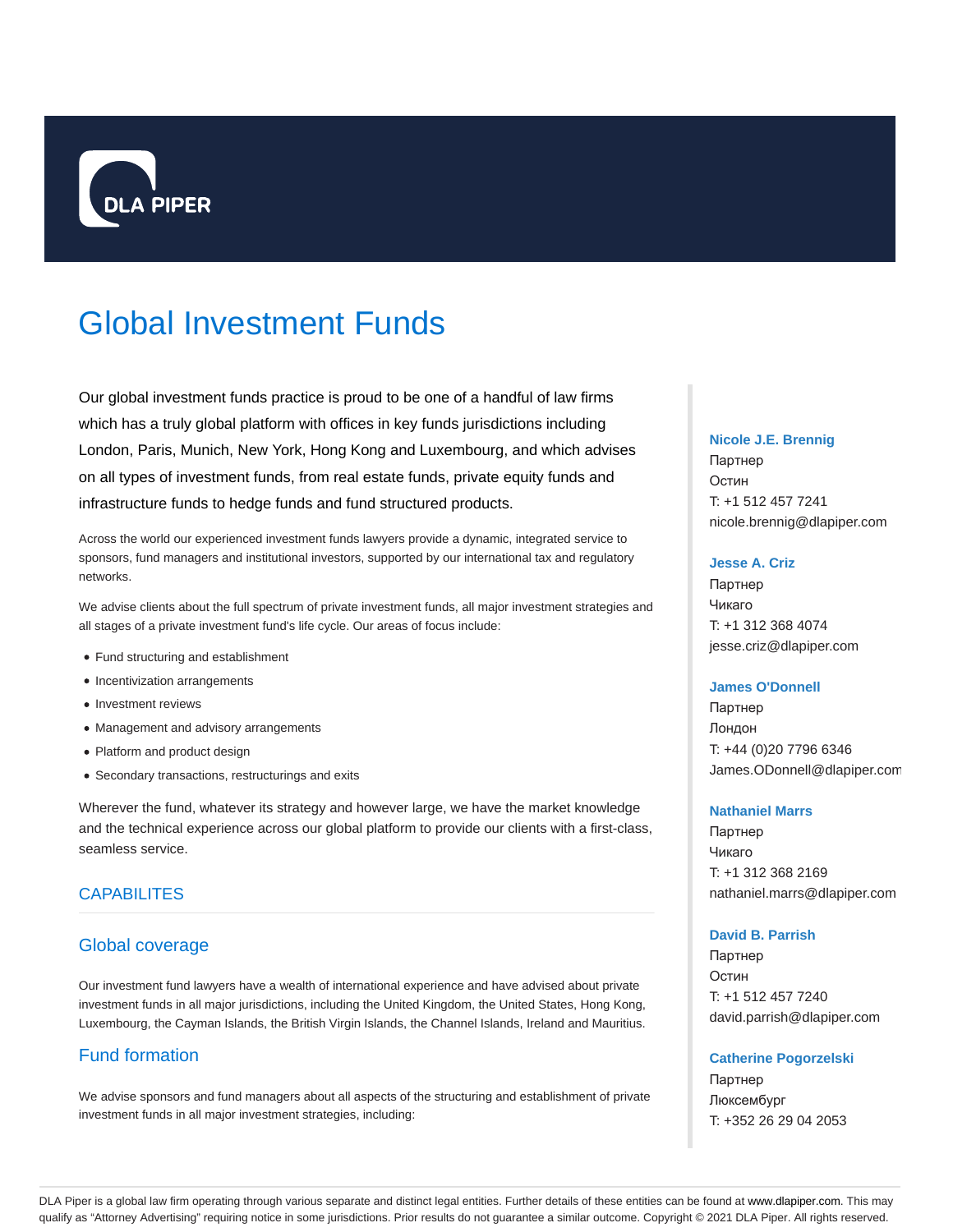- Co-investment funds
- Debt funds
- Hedge funds
- Infrastructure funds
- Private equity funds
- Real estate funds and joint ventures
- Venture capital funds

#### Investor representation

Lawyers from our global investment funds practice have advised institutional clients such as development finance institutions, pension funds and sovereign wealth funds about investments in excess of US\$25 billion, including in:

- Authorised/managed funds
- Buy-out funds
- Hedge funds
- Infrastructure funds
- Real estate funds
- Secondary funds

Our highly experienced lawyers have also advised institutional investors about some of the most bespoke and innovative investment fund products in the market today.

## Platform and product design

We specialise in cross-jurisdictional fund solutions, such as pan-continental funds, global management platforms, co-investment funds, managed accounts, structured products and global offerings of securities.

## ПУБЛИКАЦИИ И МЕРОПРИЯТИЯ

## Публикации

**Integration of sustainability factors under the UCITS, AIFMD, IDD II and MIFID II regulations**

29 July 2021

Responsible investment is largely seen as the inclusion of environmental, social and governance (ESG) factors in investment and decisionmaking processes. This concept has developed over time, and more specifically post 2008.

**Cross-border distribution of Alternative Investment Funds – What you need to know about the new regulatory framework**

15 July 2021

A number of key provisions of the new legislative framework on cross border distribution of investment funds across the European Union will become applicable as of 2 August 2021.

**Imminence does not mean haste**

#### catherine.pogorzelski@dlapiper

## СООТВЕТСТВУЮЩИЕ УСЛУГИ

- Corporate
- Finance
- Debt Capital Markets
- Private Equity
- Real Estate
- Restructuring
- Tax
- Real Estate Funds and **Private Equity**
- Investment Management and Funds

DLA Piper is a global law firm operating through various separate and distinct legal entities. Further details of these entities can be found at www.dlapiper.com. This may qualify as "Attorney Advertising" requiring notice in some jurisdictions. Prior results do not guarantee a similar outcome. Copyright @ 2021 DLA Piper. All rights reserved.